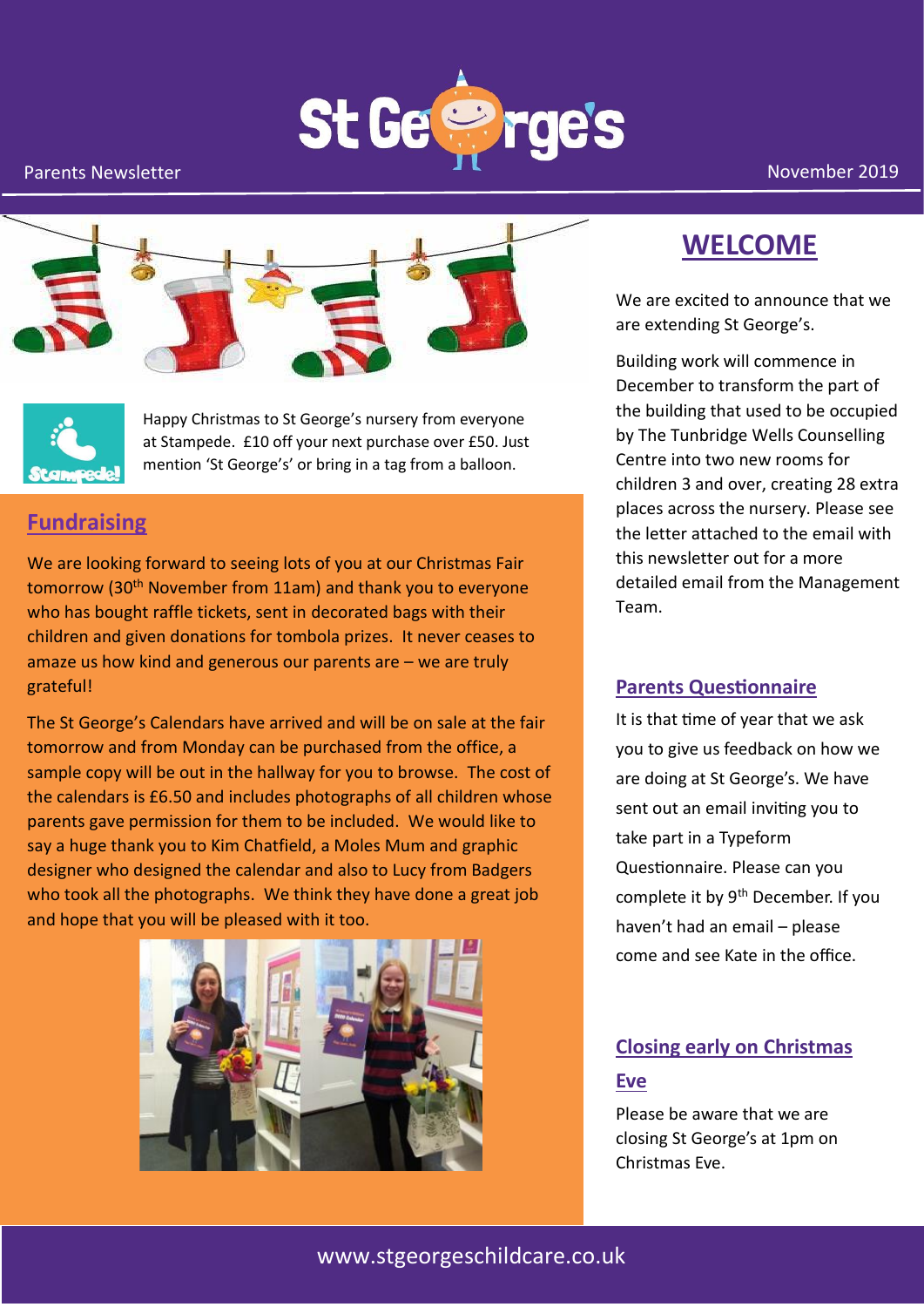

# Holiday Club

Holiday club is open on 18<sup>th</sup>, 19<sup>th</sup>, 20<sup>th</sup>, 23<sup>rd</sup> all day and 24<sup>th</sup> December until 1pm and in the New Year on 2<sup>nd</sup> and 3<sup>rd</sup> January all day.

We still have spaces left on 20<sup>th</sup>, 23<sup>rd</sup> and 24<sup>th</sup> Dec (until 1pm) and after the New Year before the schools return.

If you would like a form please come and see the office or email [kate.foulkes@stgeorgeschildcare.co.uk](mailto:kate.foulkes@stgeorgeschildcare.co.uk)



**Diary Dates** 



| <b>Squirrels Activity</b><br><b>Morning</b>                                         | Tuesday 3rd<br><b>December</b><br>10-11.30am      |
|-------------------------------------------------------------------------------------|---------------------------------------------------|
| <b>Little Dragons</b><br>Christmas<br><b>Concert &amp; Coffee</b><br><b>Morning</b> | Friday 6 <sup>th</sup><br><b>December</b>         |
| <b>Badgers</b><br>Christmas<br><b>Nativity</b>                                      | Tuesday 10th<br><b>December</b>                   |
| <b>Moles Cake Day</b>                                                               | 11 <sup>th</sup><br><b>December</b>               |
| <b>Little Dragons</b><br>break up for<br>Christmas                                  | Friday 13 <sup>th</sup><br><b>December</b>        |
| <b>Holiday Club</b><br>(Christmas Eve<br>we close at 1pm)                           | Thurs 19th -<br>Tues 24 <sup>th</sup><br>December |
| St George's<br>closed                                                               | From 1pm<br>24 <sup>th</sup><br>December          |
| St George's<br>reopens                                                              | Thursday 2 <sup>nd</sup><br>January 2020          |
| <b>Holiday Club</b>                                                                 | 2 <sup>nd</sup> & 3 <sup>rd</sup> Jan<br>2020     |
| Little Dragons<br>return                                                            | Monday 6 <sup>th</sup><br>January                 |

# Little Dragons



Little Dragons have had a busy few weeks. We have really enjoyed starting to practice for our Christmas Concert and were excited to have Ellie and her guitar back again to help us. The concert is on 6<sup>th</sup> December at 10am.

We also made some beautiful poppy and firework pictures for our art gallery. Our new topics are Winter and Christmas, so we have been making crafts for our Winter display board.

We have also started on some Christmas crafts. On 25th November some of us are going to sing for the residents at The Dairy and we have been practicing a lot for this as well.

We continue with our topic, All About Me, enjoying looking at the photos some of the children have brought in and talking about our families, friends and homes.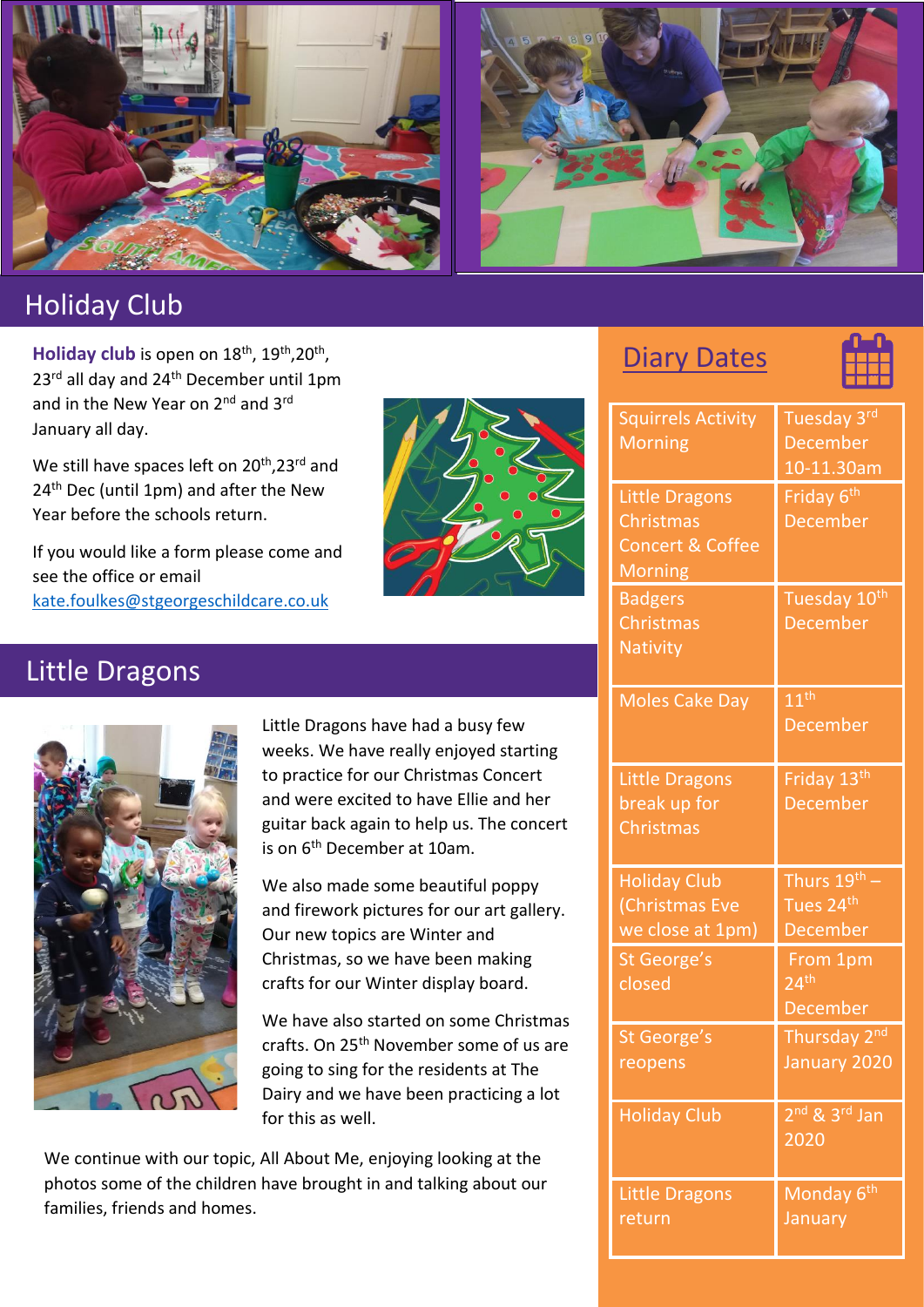# Squirrels

This month **Squirrels** have been exploring textures to encourage the babies to use their senses. They have been adding different types of ingredients that they can feel, smell and hear. They have enjoyed the feeling of the melting gloop, smelling cinnamon in playdoh and listening to the crackling of the cereal in the tray.





### **Funding forms**

If your child is entitled to Government funding (the term after they turn 3 years old) please come to the office to sign the paperwork.

#### **Tax Free Childcare Payments**

If you have signed up for the Tax Free Childcare scheme and use this to pay your childcare costs please can you let the office know this number.

# Moles

# Christmas Jumper Week

To get into the festive spirit from  $16<sup>th</sup>$ December and wear your Christmas jumper to nursery!

Little Dragons can come in their jumpers from 9<sup>th</sup> December if they like as they finish term on 13<sup>th</sup> December.



**Moles** have been exploring their senses making poppies using a variety of resources to create a collage for Remembrance Day.

Our family board is looking full and we have lots of great photos. The children like looking at each other's relatives as well as their own.

The children had great fun creating the firework board in the Hallway by Reception – they drizzled glue and sprinkled glitter to resemble the fireworks exploding.